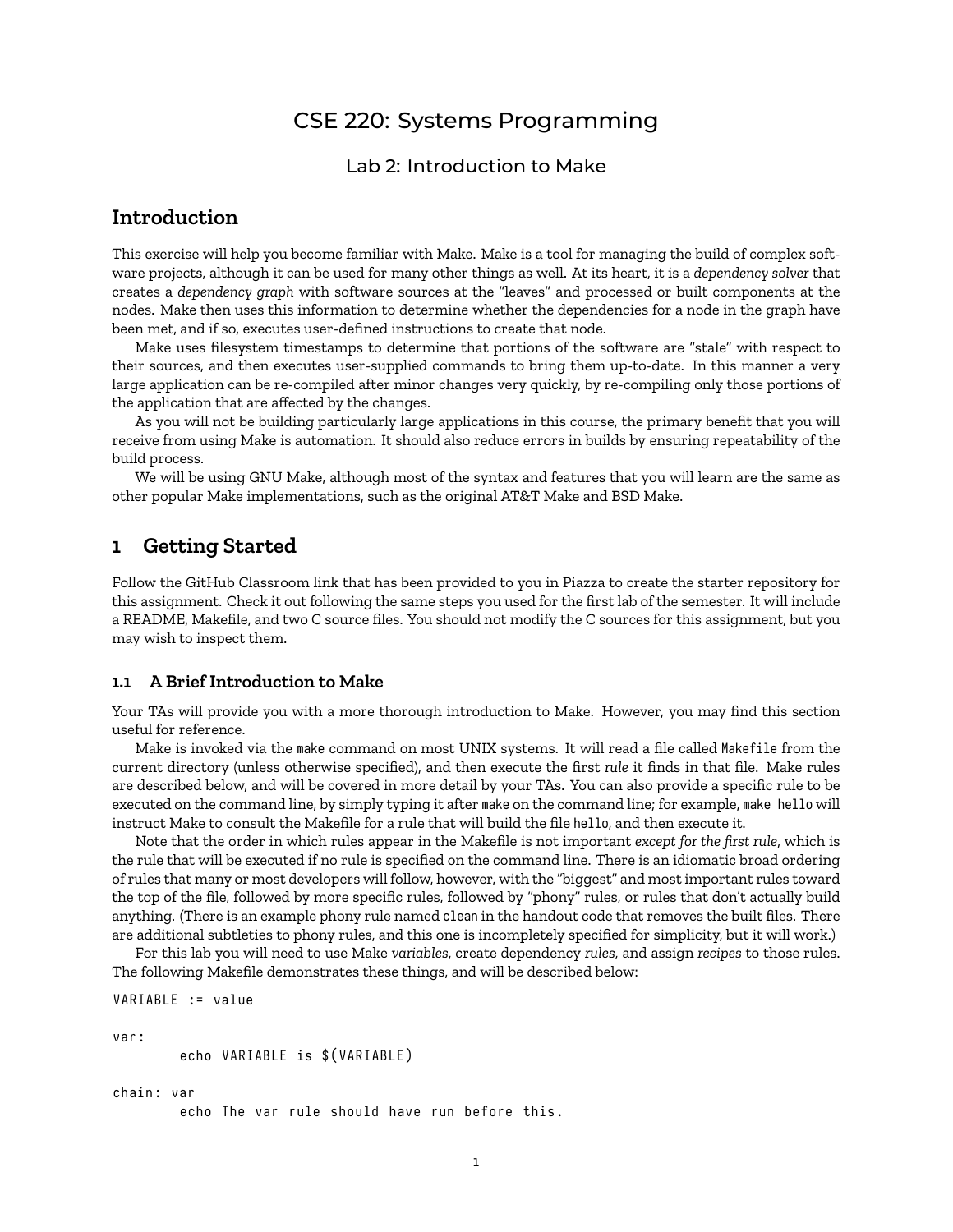The first line in this file sets the variable named VARIABLE to the value value. Note the := syntax used for this assignment. Make will also accept =, although the meaning is slightly different. Once this variable is created, it can be referenced with \$(VARIABLE). You may also see \${VARIABLE} used (with curly brackets instead of parenthesis), which has the same meaning.

The next pair of lines defines a *rule* for the *target* var, with a *recipe* to create it. If make is invoked with no arguments, this rule (being the first in the file) is the rule that will be run by default.

The syntax for a rule is as follows:

```
TARGET : DEPENDENCIES
        RECIPE
```
The syntax for Makefiles is picky; in particular, the whitespace before the recipe **must be** an ASCII Tab character. If you use spaces, Make will (if you are lucky) emit an error like one of these:

```
example-Makefile:4: *** missing separator (did you mean TAB instead of 8 spaces?).
   Stop .
```

```
example-Makefile:4: *** missing separator. Stop.
```
It may, however, emit an even more cryptic message.

This example recipe declares that building the target named TARGET requires the dependencies DEPENDENCIES, and that producing TARGET from DEPENDENCIES is accomplished by running the UNIX commands described by RECIPE. The dependencies specified in DEPENDENCIES may be either other Make targets or filenames, separated by whitespace. Make targets with no associated file will always be considered out-of-date and run *once* each time Make is invoked. If they are filenames, RECIPE will be run only if the file TARGET is older than each of the files described in DEPENDENCIES. In the above example Makefile, note that neither var nor chain creates a file; therefore, both of these rules will be run any time they are a dependency of any requested target.

Each *line* of RECIPE is run as a UNIX shell script. Any UNIX command or combination of commands may be included. If any command in a recipe fails, the recipe will fail and Make will stop with an error. This will happen if, for example, your recipe is compiling C source code and you have an error in your sources. Multi-line UNIX scripts must be written as a single logical line by using semicolons to separate commands and escaping actual newlines with a backslash.

The example Makefile rule for chain therefore declares that the rule var must be run before chain, and that the target described by chain is satisfied by echoing a sentence to the terminal. Try creating a Makefile like the example above and then running make, make var, and make chain to see how this works.

#### **1.2 The Make Manual**

The manual for GNU Make is available online, but *does not use the man command that we have prevously seen*. Instead, it uses GNU Info, which works somewhat differently. You can consult it by running info make at the prompt. You can press H while in the Info viewer for a summary of usage, or see info info for more detail. Some useful keys to know are /, which initiates a search, u, which moves to "up" to the next higher level of the document structure, spacebar to page down, and q to quit. The arrow keys will work as expected, and the enter key will jump to a hyperlink under the cursor.

Emacs users can press C-h i or M-x info to open an info viewer.

### **2 printf**

You will need the printf() function for the final requirement of this lab. You can find the printf() documentation in man 3 printf, and it is discussed in The C Programming Language, but here is a brief overview.

The printf() function takes one or more arguments. The first argument is a C string to be printed, the *format string*, optionally containing *format specifiers*. Format specifiers are a percent sign (%) followed by characters indicating what is being formatted. For this project, you will need the specifier %s. This specifier indicates that the next argument in the printf() argument list is a C string, which should be inserted into the format string at the position of the format specifier %s. For example: